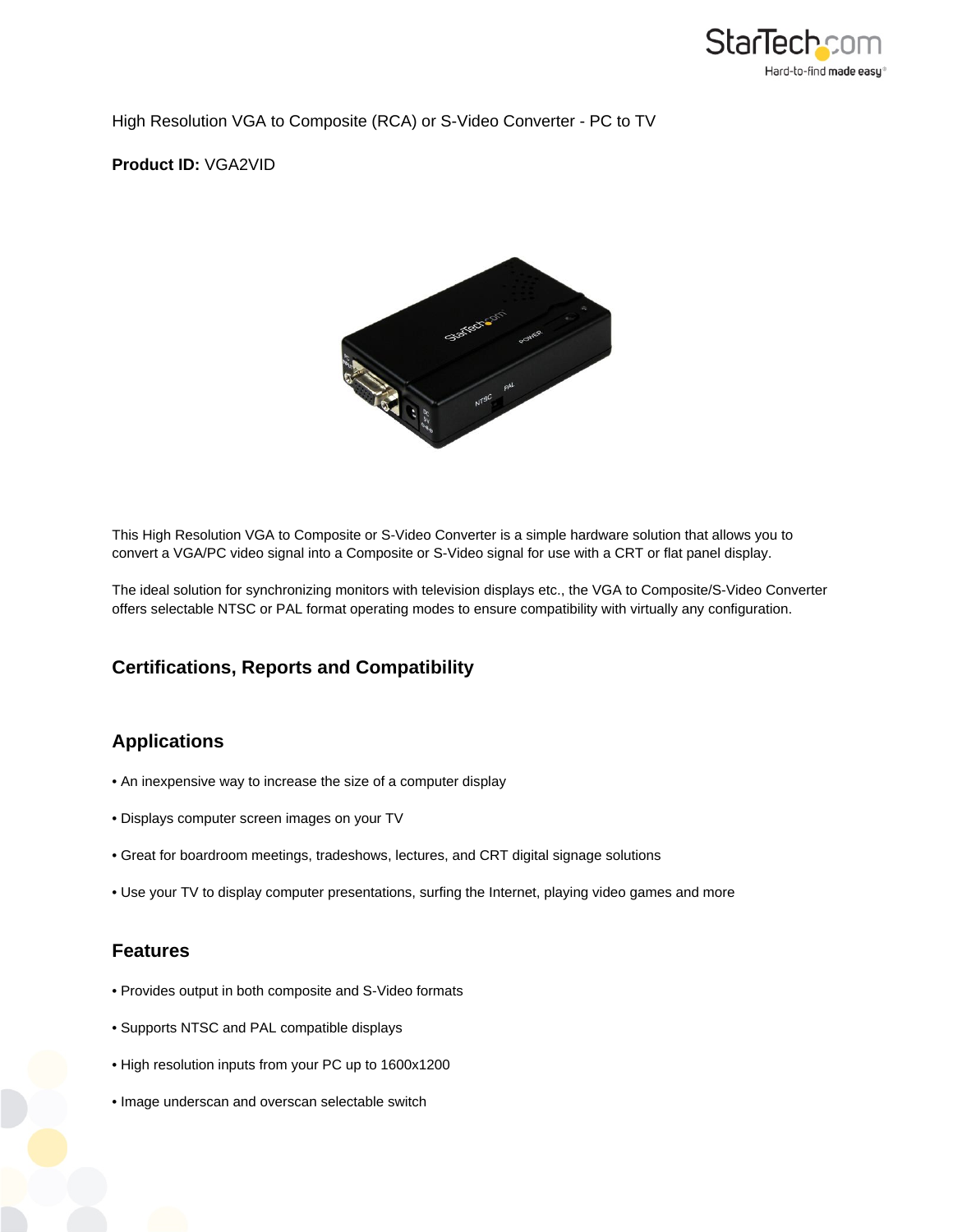

| Hardware     |                                  |                                                   |
|--------------|----------------------------------|---------------------------------------------------|
|              | Warranty                         | 2 Years                                           |
|              | Active or Passive Adapter Active |                                                   |
|              | AV Input                         | <b>VGA</b>                                        |
|              | AV Output                        | Composite                                         |
|              |                                  | S-Video                                           |
|              | Audio                            | No                                                |
|              | Chipset ID                       | Mstar - MST3541-LF                                |
|              |                                  | Analog Devices - ADV 7610                         |
| Performance  | <b>Supported Resolutions</b>     | PC Input - Up to 1600x1200 @ 60HzOutput - 640x480 |
| Connector(s) | Connector A                      | VGA (15 pin, High Density D-Sub)                  |
|              | Connector B                      | S-Video (4 pin, Mini-DIN)                         |
|              |                                  | Composite Video (1 x RCA)                         |
| <b>Power</b> |                                  |                                                   |
|              | Power Source                     | AC Adapter Included                               |
|              | Input Voltage                    | 100 - 240 AC                                      |
|              | Input Current                    | 0.6A                                              |
|              | Output Voltage                   | 5DC                                               |
|              | <b>Output Current</b>            | 2.6A                                              |
|              | <b>Center Tip Polarity</b>       | Positive                                          |
|              | Plug Type                        | M                                                 |
|              | Power Consumption (In<br>Watts)  | 13                                                |

**Environmental**